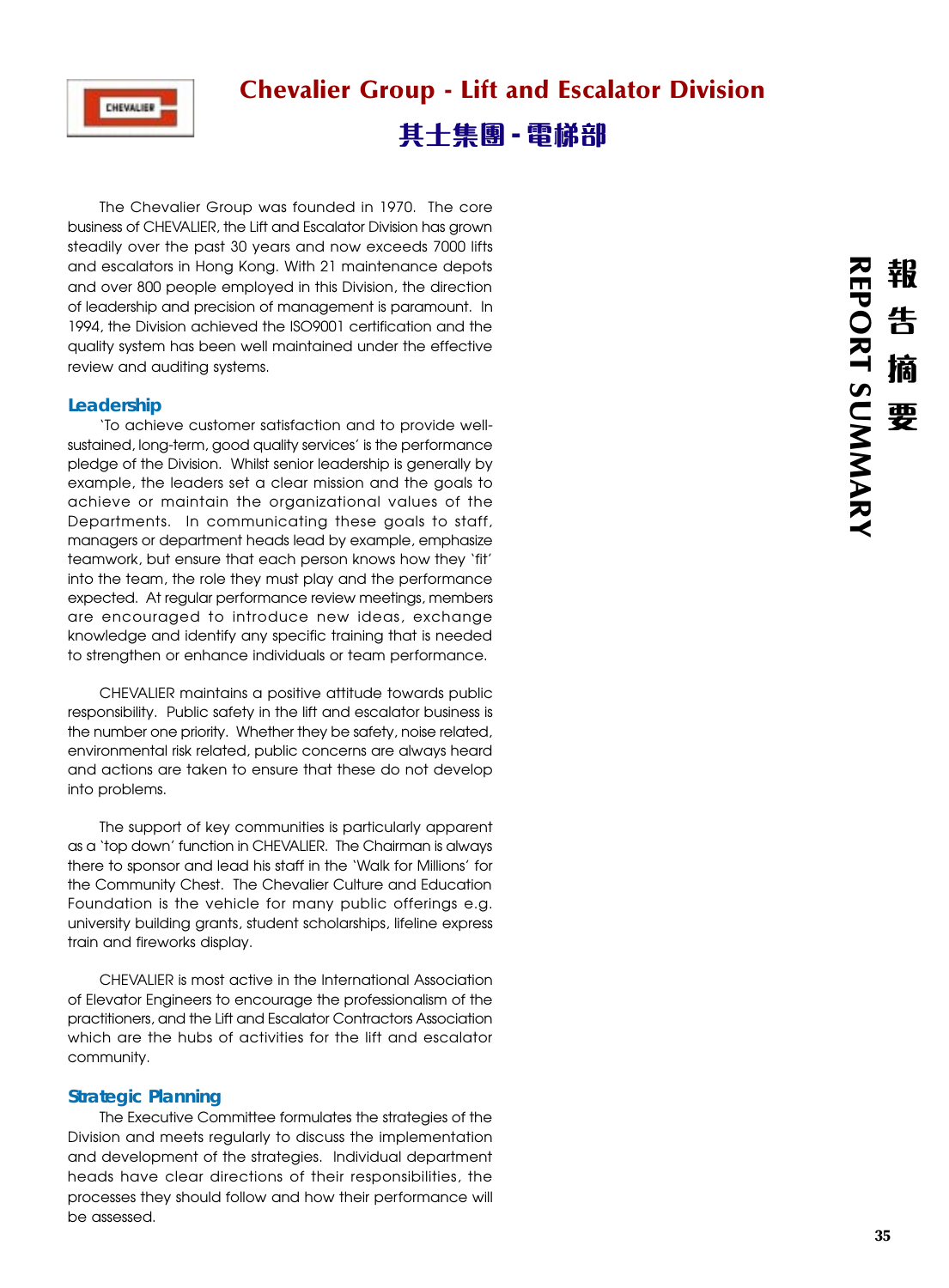Senior management base on the company mission, policy, along with its values and priorities to develop business goals and strategies, and then set the objectives to achieve quality and customer's leading position. Various factors including customer needs and changes, the forecast of competitive environment, the assessment of financial, market and societal risks, company capability, industry development trend, human resources development and supplier capability etc. are considered, to cope with the new needs and keep abreast of the new technological development.

The requirements of the Division plan are deployed in all departments and suppliers, and each department is enabled to fulfil its function and formulate its plan and activities in line with the Division requirements. To monitor progress is being made, the senior management regularly meet with the department heads to assess progress and take any corrective actions. It is of prime importance for the company to improve organizational performance and achieve business success.

### **Customer and Market Focus**

Customers are the focus of the Division, and customer satisfaction is ensured by the two-way communication between customers and employees.

CHEVALIER adopted various 'listen and learn' methods to understand and be responsive to the needs and requirements of customers e.g.

- **•** Conducting customer requirements survey
- **•** Regular meetings with customers to establish business relationship and listen to customer requirements
- **•** Providing 24-hour emergency hotline service
- On-site customer visits/personal interviews<br>• Maintaining an effective customer complai
- **•** Maintaining an effective customer complaint management system
- **•** Keeping pace with the industry development through active participation in related associations and public events in Hong Kong and overseas, etc.

Customer satisfaction is the 'life and blood' of Chevalier's business. 'Customer satisfaction measuring system' is its quality strategy, which is aimed at measuring the satisfaction level of the customer. The data gathered from various categories are used to study and enable the Lift and Escalator Division to be more effective in its customer resolution process in order to ensure its goal of improved customer satisfaction and loyalty.

## **Information and Analysis**

Senior management annually reviews overall organizational performance by using the correlation/projection of data to support strategic planning including the strategic objectives and business results.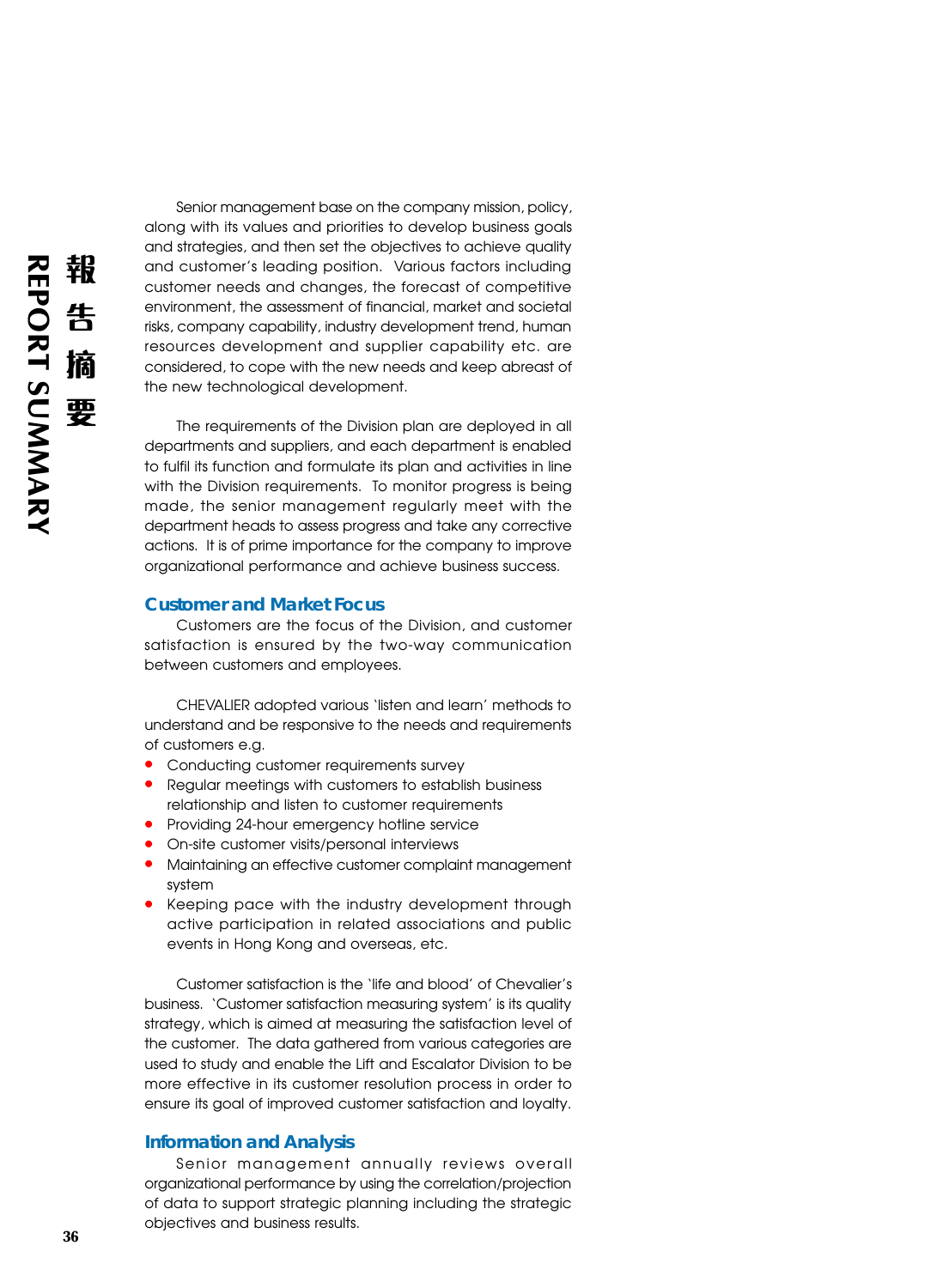The overall performance of the Division is measured by

- the achievements of the organization: **•** Organizational ability to undertake works, performance **•** Efficiency in completion of works, performance and
- reliability
- **•** Relationship with customer, complaints dealt with efficiently

This performance is analyzed by:

- **•** Commercial control and contribution to the company; the commercial performance
- **•** Contribution to the reputation of the company; how others perceive the company
- **•** Success of individual department/team; depends on co-operation as part of the team

The final analysis of performance of the Division is the continued development of more business.

### **Human Resources Management**

In order to align with the key strategic planning of the Division, the HR department is enabled to develop and utilize full potential of all employees, to achieve the organizational objectives.

As the lift and escalator business relies heavily on the workforce, the Division's policy stresses the development of valuable human resources. CHEVALIER places major importance on the education and training of employees to support the business objectives and to build the knowledge, skills and capabilities that contribute to their performance. A five-year plan for the compulsory personal development scheme is identified to cater for the industry need and operation. The Division has also established a training centre (4000 sq. ft.) with a wide range of facilities tailored for technical and safety training.

To maintain an acceptable work environment for all employees, the HR Department has established a committee to monitor the safety and well-being of work areas. The Division implements the 'Safety Management System' to control and monitor the safety and health of workers in the workplace.

The overall human resources management result is evaluated based on the 'Recruitment, Selection and Placement System', the 'Education, Training and Development System' and the 'Well-being and Satisfaction System'.

#### **Process Management**

CHEVALIER implements a quality system that meets the ISO9001 requirements. The design and production/delivery processes are 'tailor-made' to address the needs of the customers for the particular product and service. Team collaboration is emphasized throughout the processes. Members of a cross-functional work team include specialists